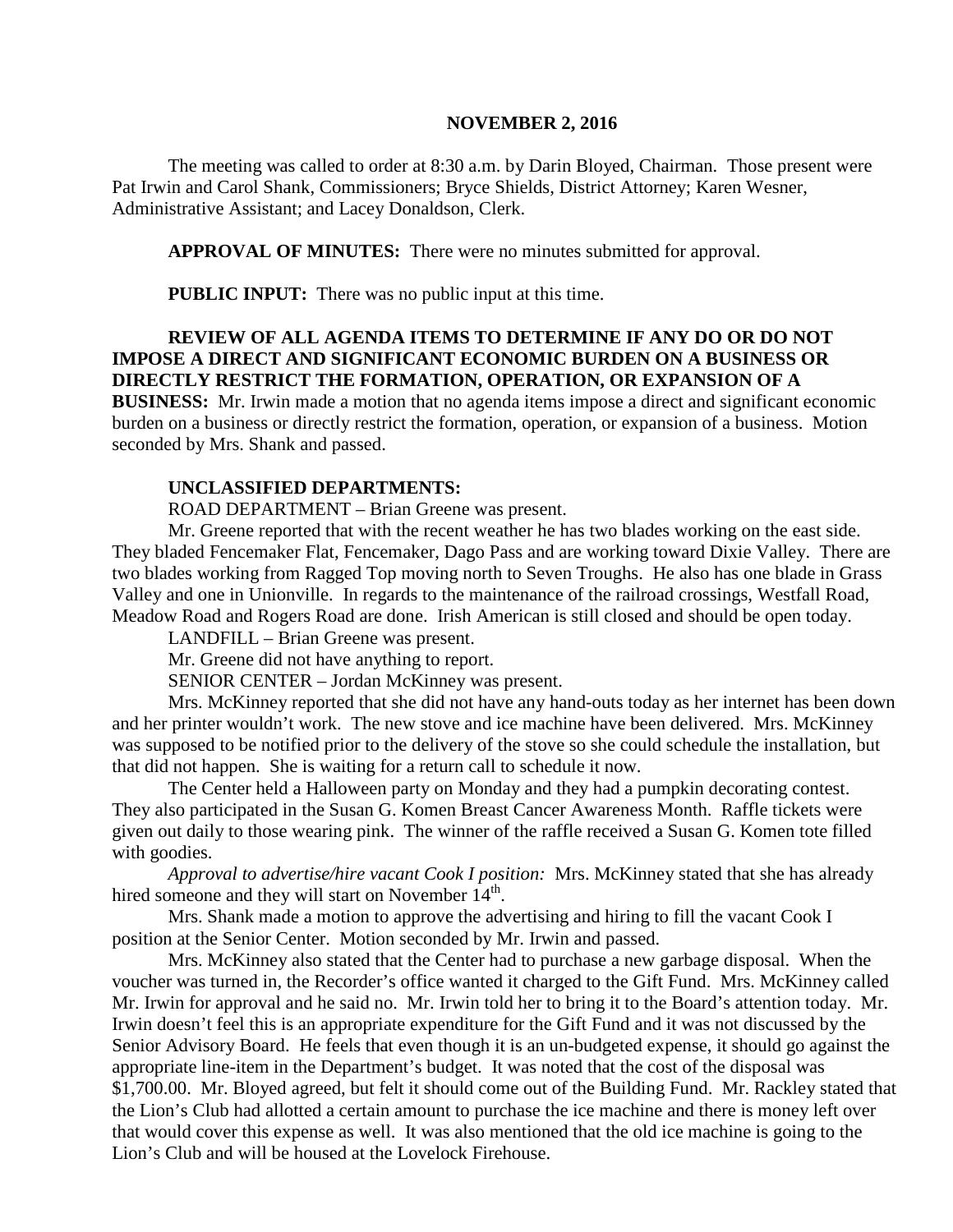BUILDINGS AND GROUNDS – John Handka was present.

Mr. Handka stated that most of the Courthouse windows have been installed. There were five missing, so they had to be reordered. They should be here before Thanksgiving. It was noted that three of the windows were the bulletproof windows for the Judge's office. Mr. Handka asked what he should do with the old windows. The Board would like them to be stored until the County has another auction.

The new beacon has been installed at the Airport.

*Discussion regarding selection and purchase of window coverings for new Courthouse windows:* Mrs. Shank asked what the cost of the windows ended up being. Mr. Handka stated it was approximately \$86,000. Mrs. Shank stated that they had budgeted \$150,000, so there would be money available. The Board felt that the window coverings should be universal throughout the building and directed a meeting of the department heads to be scheduled. Mrs. Wesner asked if they could have a company come in and measure the windows to give a quote for installation. The Board did not have a problem with that.

*Inventory removal, AC Window Mounted SL 28M30-A, Drain Clean Machine, Sears Lawnmower (Unionville), 1987 Ford F250 pickup:* Mr. Handka stated that these items have been disposed of.

Mr. Irwin made a motion to remove the inventory items from the Buildings and Grounds Inventory as presented. Motion seconded by Mrs. Shank and passed.

PERSHING COUNTY FIRE/AMBULANCE –

*AMBULANCE REPORT:* Dan Murphy was present.

*Approval of out-of-state travel and higher room rate for those attending the annual EMS Association Conference November 2-5, 2016:* Mr. Murphy stated that four people are attending the conference, which is being held in Provo, Utah.

Mr. Irwin made a motion to approve the out-of-state travel and the higher room rate for those attending the annual EMS Association Conference in Provo, Utah November 2-5, 2016. Motion seconded by Mrs. Shank and passed.

*GRASS VALLEY FIRE DEPARTMENT:* Sean Burke was present.

Mr. Burke will be flying to Minnesota on Tuesday to do the final inspection of the new fire truck. If all goes well, the truck should be delivered shortly after that.

Mr. Burke will also be meeting with Mr. Shields today to go over the specifications for the firehouse expansion and try to slim them down some.

Mr. Irwin asked about the progress of the department's training. Mr. Burke stated that they will be starting Hazmat Training at the end of November. Everyone has completed their EMR (Emergency Medical Responder) training. Mr. Burke also stated that they are back up to 18 members.

COMMUNITY HEALTH NURSE – Mrs. Shank stated that they have held several flu clinics, including one at the Community Center, one at the Senior Center and one at the Beehive.

LEPC – Mrs. Shank stated that they had a meeting last week, but did not have a quorum. They did discuss holding an active shooter training with a hazmat component and are working towards having it the day before Thanksgiving.

## **ELECTED DEPARTMENTS:**

LACEY DONALDSON, CLERK-TREASURER – Mrs. Donaldson stated that they have been very busy with Early Voting, which started on Saturday, October 22<sup>nd</sup>. The last day is this Friday, November 4, 2016. As of last night, including Absentee and Mail-In Ballots, they have had 1,033 votes cast with about 830 of those being Early Voters. This puts us at 41% turnout.

*Approval of corrections/changes to the Tax Roll:* Mrs. Donaldson gave the Board the following corrections:

LF45 Lovelock Review-Miner Removal of Landfill assessment

LF38 Episcopal Diocese of Nevada Removal of Landfill assessment

LV16 Martin, L.H. Removal of Landfill assessment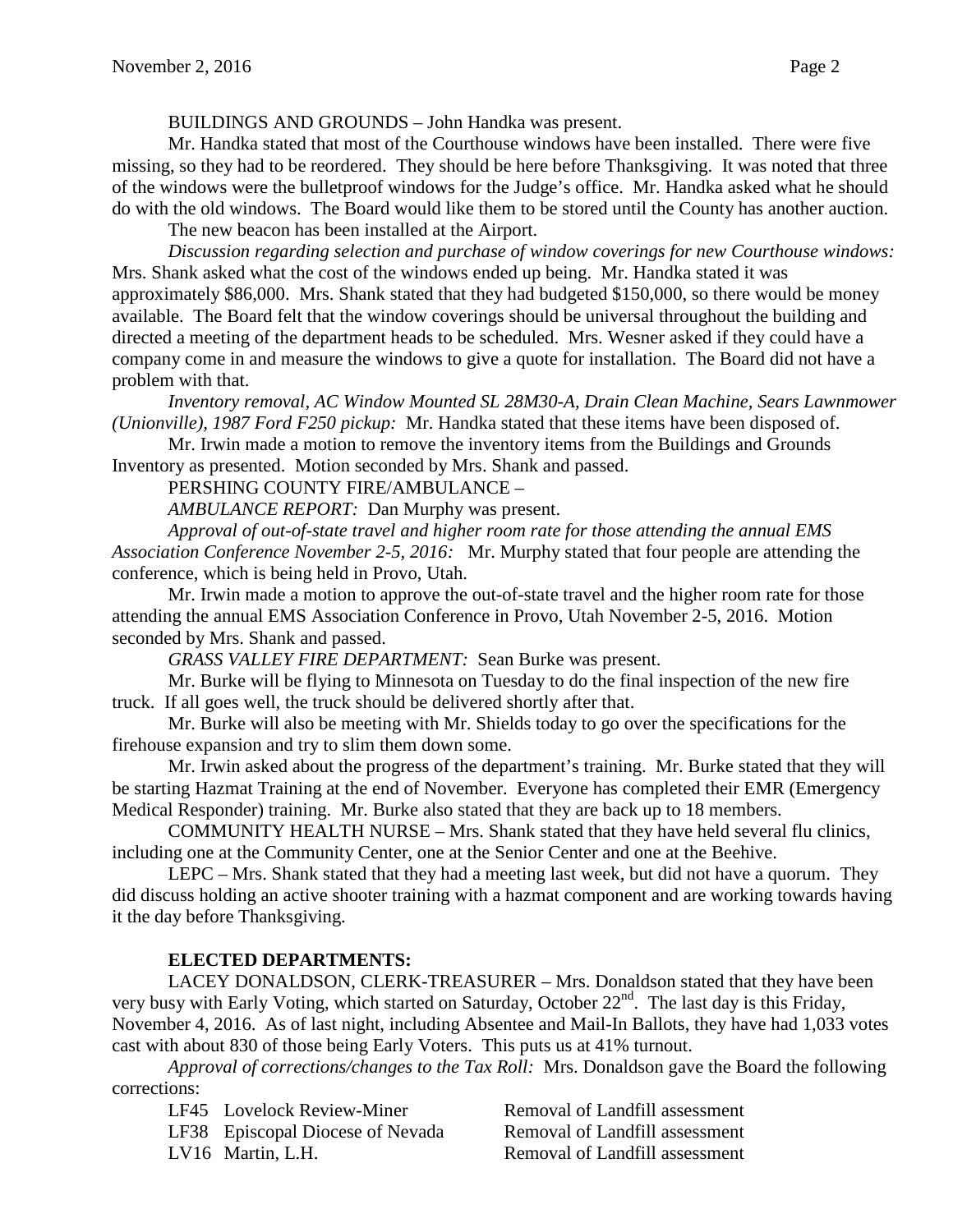Mrs. Shank made a motion to approve the corrections as presented. Motion seconded by Mr. Irwin and passed.

RENE CHILDS, RECORDER-AUDITOR – Mrs. Childs gave the Board the month end Fund Balances.

*Quote from Precision Document Imaging for replacement of Documentum System (includes Assessor, Clerk, Recorder & District Court offices) and breakdown of costs from each department from Tech Funds and Judicial Funds:* Mrs. Childs went over the breakdown with the Board.

Mrs. Shank made a motion to approve the quote from Precision Document Imaging to replace the Documentum System used by the Assessor, Clerk, Recorder and District Court offices in the amount of \$50,244.00.

Mr. Irwin asked if this had to go out to bid as the quote is over \$50,000. Mr. Shields stated that it would. As this is the programming the surrounding counties are switching to, as well as the other counties in our Judicial District, Mrs. Childs will ask Precision Document Imaging for a further reduction of cost. This item will be put back on the next agenda.

Mrs. Childs stated that they are still working on getting the office put back together and the research room organized.

**PROCLAMATIONS AND AWARDS:** There were no Proclamations or Awards to consider.

**BOARD APPOINTMENTS:** PLANNING COMMISSION RESIGNATION – A letter of resignation was received from Sean Burke.

Mr. Irwin made a motion to accept the resignation of Sean Burke from the Planning Commission. Motion seconded by Mrs. Shank and passed.

## **UPDATE ON THE UNIONVILLE PARK PROJECT, EXPENSE REVIEW AND FUTURE PROGRESS AND DIRECTION:** Mr. Irwin stated that he had asked for this to be included on the agenda in order to stay on top of the expenses and so the new Commission members would be aware of the projects. Mr. Irwin would like to stay involved in the project.

Mr. Irwin stated that the next step, since the roof has been replaced, is to replace the windows and doors.

It was noted that Coeur Rochester donated \$30,000 for the project, which was paid in two installments.

Mrs. Wesner stated that some of the windows taken out of the Courthouse are double-paned. Mr. Irwin will see if any of them could be used.

Mr. Bloyed suggested approaching Lacy J. Dalton, as she owns property in Unionville, about putting on a concert to benefit the park.

**CORRESPONDENCE:** There was no correspondence to discuss.

## **COOPERATIVE AG EXTENSION:** Steve Foster was present.

Mr. Foster reported that he attended the Western SARE (Sustainable Ag and Research Education) Conference in Oregon over the summer. He also attended ultrasound training for carcass traits in Iowa. They are trying to utilize their ultrasound machine more and did some pregnancy checks earlier in the year.

Mr. Foster also reported that he worked with Benny Hodges on a weed program for Battle Mountain. He has also been consulting on alfalfa production, vegetable marketing, grain storage, corn meal checks, and wrote an insurance letter regarding non-irrigated wheat. He also helped submit a Western SARE Producer grant to conduct workshops on stewardship ranches. Mr. Foster stated that he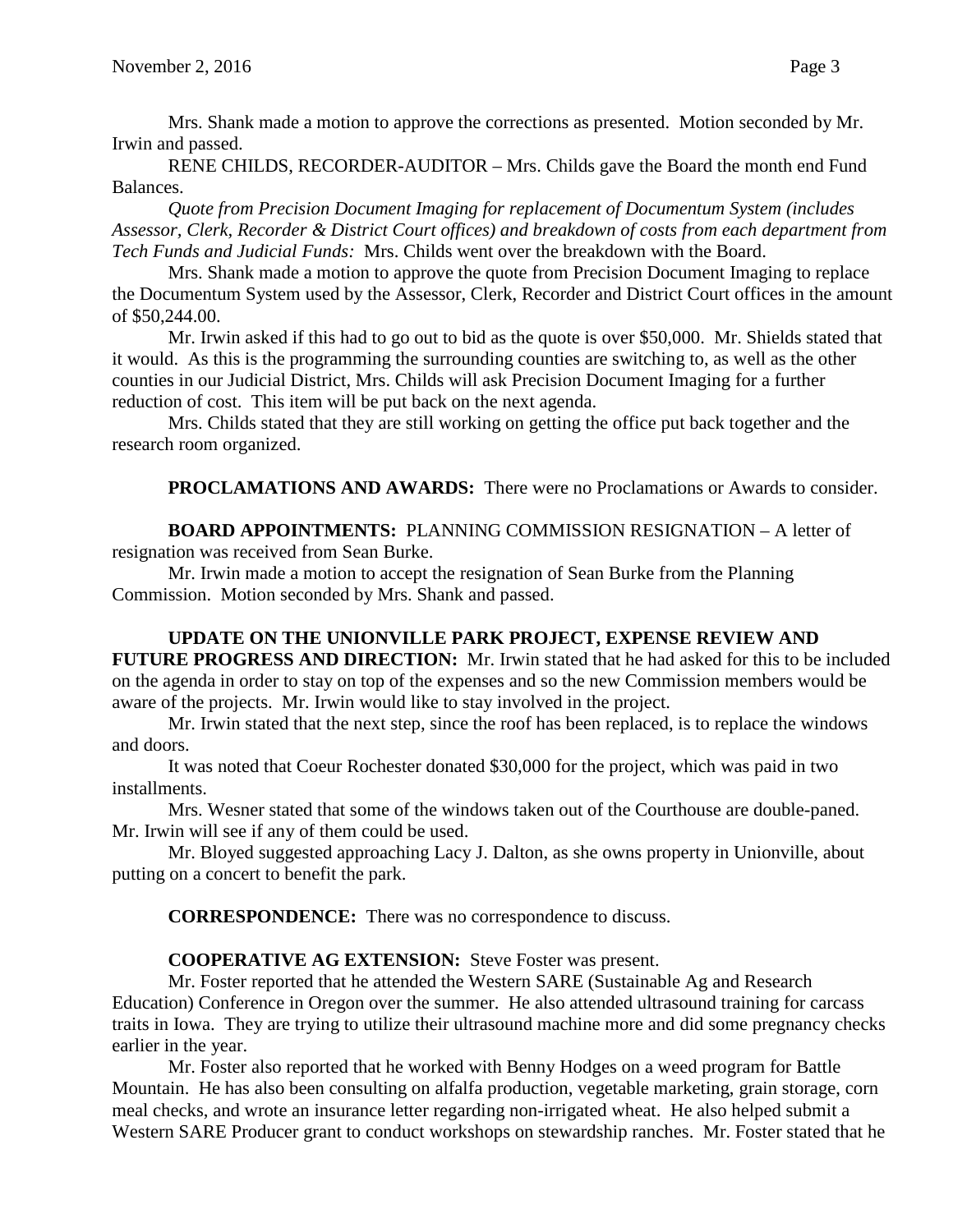had two fact sheets approved, one for the Russian Knapweed Study and one on developing a drought management plan.

Mr. Foster reported that he has been attending the Big Meadow Conservation meetings and has a Western SARE State Board teleconference coming up.

In 4-H news, seventeen campers from Pershing County attended 4-H Camp in July. The annual Barbeque was held during Frontier Days and the Recognition Banquet was just recently held.

Mr. Foster stated that some of his upcoming projects include a Target Grazing Project meeting on November  $14<sup>th</sup>$  in Imlay, the 4-H Conference starting on November  $9<sup>th</sup>$  and the Cattlemen's update January 9th through  $13<sup>th</sup>$ .

Mr. Foster stated that they are digging the trenches for the fiber optic line for the office now.

## **DISCUSSION REGARDING PROPOSED AMENDMENT TO THE NACO BYLAWS TO ADD A COUNTY DUES ASSESSMENT BASED ON PILT (PAYMENT IN LIEU OF TAXES)**

**PAYMENTS:** Mr. Irwin stated that NACO hired an employee to serve as a Lands Management expert for all the counties. They are discussing an assessment to the counties to help pay for that position. Pershing County would be assessed an additional \$4,318.00. It was noted that we currently pay \$9,306.

Mrs. Shank made a motion to support the proposed amendment to the NACO Bylaws to add a County Dues Assessment based on PILT payments. Motion seconded by Mr. Irwin and passed.

The meeting recessed at 9:25 a.m. and reconvened at 9:30 a.m.

# **11TH JUDICIAL DISTRICT COURT / YOUTH AND FAMILY SERVICES / JUVENILE**

**DEPARTMENT:** Judge Shirley and Craig Tippens, Chief Juvenile Probation Officer, were present. APPROVAL TO CHARGE MEALS ON THE COUNTY ISSUED CREDIT CARD UNDER CERTAIN CIRCUMSTANCES, TO INCLUDE PAYING FOR COMMUNITY IMPROVEMENT COUNCIL, PROBATION COMMITTEE, AND PROVIDING STAFF MEALS WHILE ATTENDING MANDATORY MEETINGS AND IT IS NOT REASONABLE TO BREAK FOR LUNCH – The County's current credit card policy only allows meals to be charged under certain circumstances, which must have prior approval of the Clerk. Mr. Tippens explained the need to be able to charge certain meals to the County credit card.

Mrs. Shank made a motion to approve the request to charge meals on the County issued credit card for certain circumstances, including meals for the Community Improvement Council, the Probation Committee, and proving staff meals during mandatory meetings. Motion seconded by Mr. Irwin and passed adding that the current County Policy will be updated to reflect these changes.

APPROVAL TO TRANSFER TITLE OF THREE VEHICLES BEING USED BY THE JPO (JUVENILE PROBATION OFFICE) IN LANDER COUNTY – Mr. Tippens stated that these three vehicles would be licensed and insured by Lander County. There was some discussion regarding receiving reimbursement from Lander County for this year's insurance, which has already been paid.

Mr. Irwin made a motion to approve the transfer of title of three vehicles being used by the Juvenile Probation Office in Lander County to Lander County. Motion seconded by Mrs. Shank and passed.

APPROVAL FOR THE 11<sup>TH</sup> JUDICIAL DISTRICT YOUTH AND FAMILY SERVICES TO EMPLOY YOUTH WITH COUNTY AGENCIES UNDER THE YOUTH APPRENTICESHIP PROGRAM, WHICH WILL PAY THE WAGES AT MINIMUM WAGE UP TO 120 HOURS – Mrs. Shank made a motion to approve the  $11<sup>th</sup>$  Judicial District Youth and Family Services to employ youth with County Agencies under the Youth Apprenticeship Program, which will pay the wages. Motion seconded by Mr. Irwin and passed.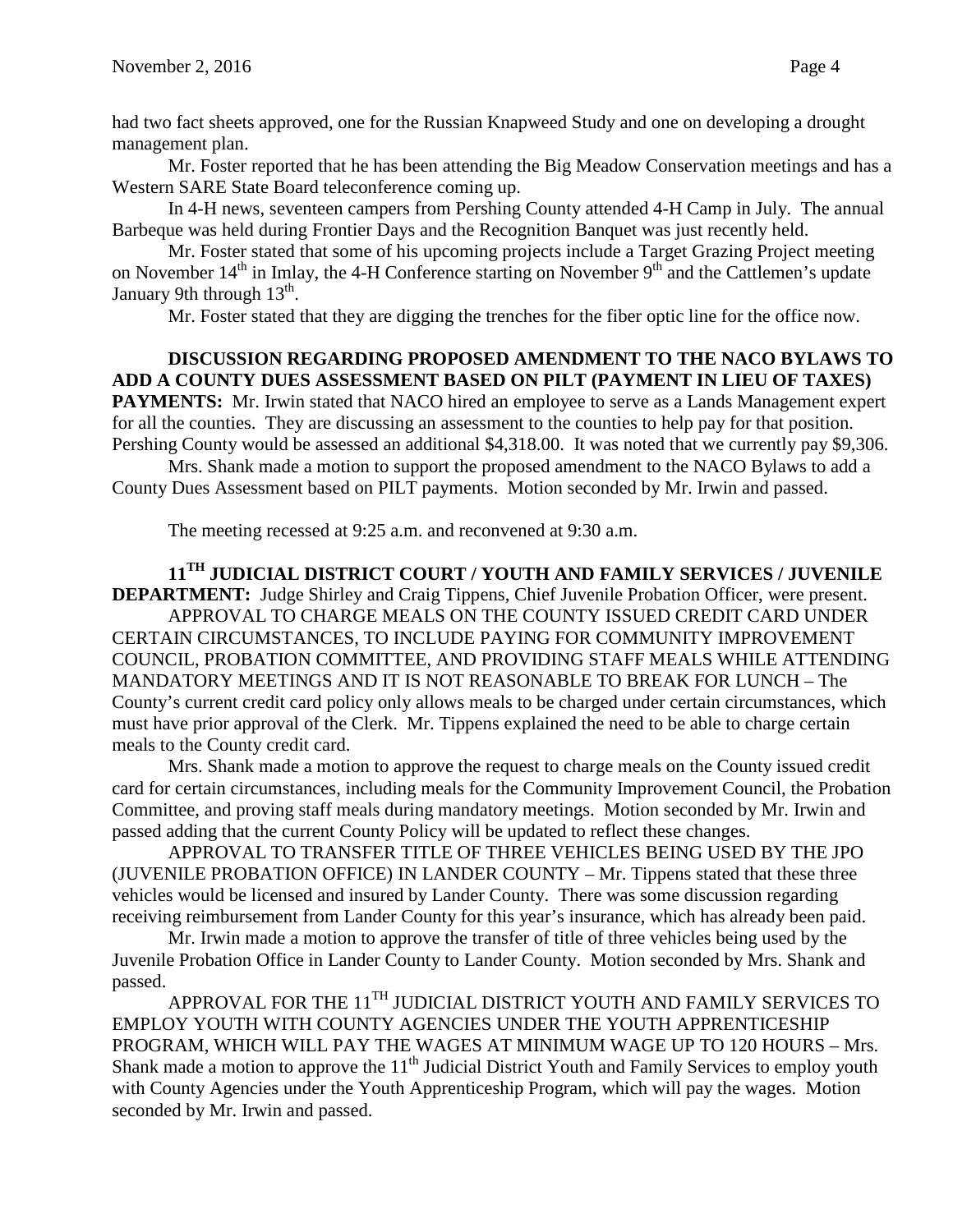APPROVAL FOR HIGHER ROOM RATE FOR ZOIE WILLIAMS TRAINING IN NEW ORLEANS MARRIOTT, NEW ORLEANS, LA – It was noted that Ms. Williams paid her own airfare and registration to attend the United States Court Reporter Association Conference.

Mrs. Shank made a motion to approve the higher hotel room rate in the amount of \$209 per night for Zoie Williams to attend training at the New Orleans Marriott in New Orleans, LA. Motion seconded by Mr. Irwin and passed.

### **DISCUSSION REGARDING STARTING THE PROCESS FOR THE NEXT STEPS REGARDING THE PERSHING COUNTY ECONOMIC DEVELOPMENT AND**

**CONSERVATION ACT:** Mr. Irwin stated that he and Mr. Shields looked at some Ordinances and Resolutions trying to figure out how to make this work for Pershing County. The way the Natural Resource Advisory Commission is set up seems to be the best fit. Mr. Shields is working on amending that Ordinance to include duties related to the Lands Bill.

**VOUCHERS:** Mrs. Shank made a motion to approve the vouchers with the exception of a voucher for Vendor #1080, which should be paid by the Lovelock Fire Department. Motion seconded by Mr. Irwin and passed.

## **PLANNING DEPARTMENT:** James Evans was present.

Mr. Evans stated that there is a Planning Commission meeting tonight to review a variance for Tony and Lisa Booth. There will also be meetings in December and January.

**IMLAY WATER:** James Evans was present.

Mr. Evans did not have anything to report.

## **BUILDING DEPARTMENT:** James Evans was present.

Mr. Evans gave the Board the monthly permits issued and fees collected report. Mr. Evans spoke about the Archival Building. They are working on finishing up items that were noted on the punch list. Mr. Bloyed asked if they had been asked about recessing the one receptacle. Mr. Evans stated that he did speak with them and it was put in according to current code. We did receive the final inspection from the Fire Marshall.

Mr. McDougal asked what the Board's thoughts are in regards to replacing the Code Enforcement Officer. Mr. Bloyed stated that they felt the office could handle it for now and that the new Board will have to look at budgets and make that determination.

**JUSTICE COURT UPDATE:** Judge Stephens stated that her new employee is doing really well and learning quickly. They have started sending warrants to collections again. Judge Stephens stated that there are gaps in the new windows and air is coming in. Judge Stephens was told to make sure Mr. Handka is aware of any issues.

**REPORT FROM ADMINISTRATIVE ASSISTANT:** Mrs. Wesner stated that she will be posting an agenda today to interview four candidates for the Road Department Superintendent position. The meeting will be at  $8:30$  a.m. on November  $10<sup>th</sup>$ . Mrs. Wesner also stated that there should be a bid opening on November  $14<sup>th</sup>$  for the Imlay Sewer project.

**MATTERS OF THE BOARD FOR DISCUSSION, BOARD MEMBER REPORTS, BOARD LIAISON REPORTS:** Mrs. Shank reported that she attended the Frontier Community Coalition meeting, the 4-H Banquet, and the Hycroft Mine Tour. During the tour there was discussion regarding the displacement of eagle nests. NDEP (Nevada Department of Environmental Protection) is